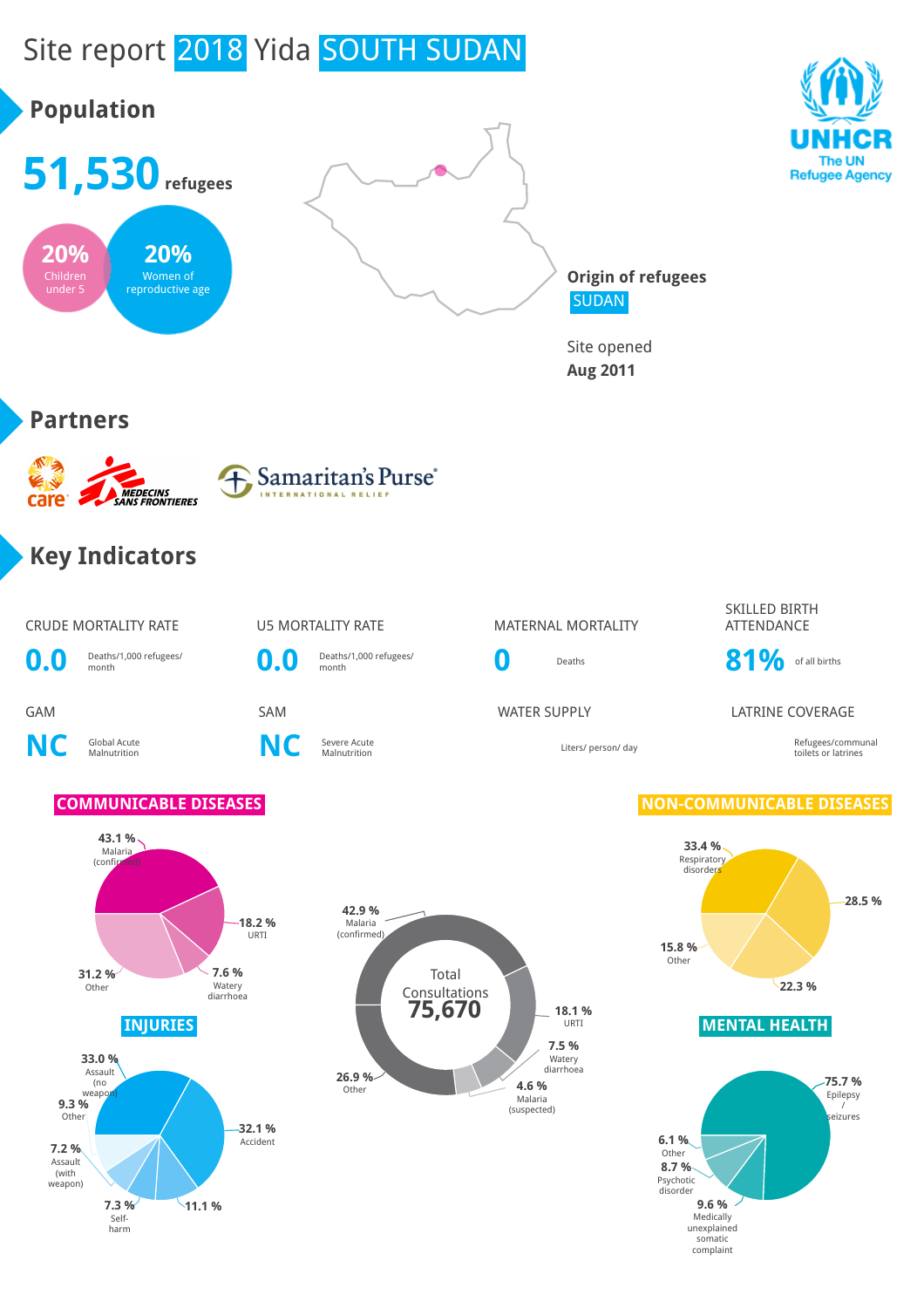### **Public Health**

| <b>HEALTH STAFFING</b>                                      | <b>INDICATOR</b> | <b>STANDARD</b> |                        | <b>MORBIDITY</b>                                 | <b>INDICATOR</b> | <b>STANDARD</b> |   |
|-------------------------------------------------------------|------------------|-----------------|------------------------|--------------------------------------------------|------------------|-----------------|---|
| Number of medical doctors                                   |                  | 1: 50,000       | 0                      | Incidence of malaria among children under        | 70               |                 |   |
| Number of qualified nurses                                  |                  | 1:10,000        | $\bullet$              | Incidence of watery diarrhoea among              | 40               |                 |   |
| Number of community health workers                          |                  | 1: 1,000        | $\bullet$              | children under 5                                 |                  |                 |   |
| <b>ACCESS AND UTILIZATION</b>                               | <b>INDICATOR</b> | <b>STANDARD</b> |                        | Incidence of pneumonia among children<br>under 5 | 4                |                 |   |
| Consultations per trained clinician per day                 | 99               | < 50            | ೞ                      | Incidence of pneumonia among over 5              | $\overline{2}$   |                 |   |
| Health utilisation rate (new visits / refugee /             | 1.3              | $1 - 4$         | ◙                      | Tuberculosis success rate                        |                  | < 90%           |   |
| year)<br>Proportion of host population consultations        | 10%              |                 |                        | Were any MDR/X-TB cases diagnosed among<br>PoCs? |                  | <b>No</b>       |   |
| <b>MORTALITY</b>                                            | <b>INDICATOR</b> | <b>STANDARD</b> |                        | <b>VACCINATION</b>                               | <b>INDICATOR</b> | <b>STANDARD</b> |   |
| <b>Crude Mortality Rate</b><br>(CMR) (/1000/month)          | 0.0              | < 0.75          | $\bullet$              | Full vaccination coverage                        | 15%              | < 95%           | € |
| <b>Under-five Mortality Rate</b><br>(U5MR) (/1000/month)    | 0.0              | < 1.5           | $\bullet$              | Measles vaccination coverage                     | 15%              | < 95%           | Ø |
| <b>Infant Mortality Rate</b><br>(IMR) (/1000 livebirths)    | 0.6              | $< 30$          | $\boldsymbol{\varphi}$ | Source of vaccination data                       |                  |                 |   |
| <b>Neonatal Mortality Rate</b><br>(NNMR) (/1000 livebirths) | 0                | < 20            | $\bullet$              | IN-PATIENT DEPARTMENT (IPD)                      | <b>INDICATOR</b> | <b>STANDARD</b> |   |
| <b>OUTBREAK ALERT AND RESPONSE</b>                          | <b>INDICATOR</b> | <b>STANDARD</b> |                        | Average length of stay (days)                    | 0.1              |                 |   |
| Proportion of outbreaks investigated within 48<br>hours     |                  | 100%            |                        | Case fatality rate                               | 0.0              |                 |   |
| Number of outbreaks reported                                | $\mathbf 0$      |                 |                        | Hospitalisation rate                             | 8.7              | $50 - 150$      | ೞ |

## **Reproductive Health**

| <b>ANTENATAL CARE</b>                                                                     | <b>INDICATOR</b> | <b>STANDARD</b> |                  | <b>FAMILY PLANNING</b>                                                      | <b>INDICATOR</b> | <b>STANDARD</b> |                       |
|-------------------------------------------------------------------------------------------|------------------|-----------------|------------------|-----------------------------------------------------------------------------|------------------|-----------------|-----------------------|
| Antenatal care coverage                                                                   | 37%              | > 90%           | Ω                | Contraceptive prevalence rate                                               | 1%               | $\geq 30\%$     | $\boldsymbol{\omega}$ |
| Coverage of antenatal tetanus vaccination                                                 | 94%              | >95%            | А                | Source of contraceptive prevalence data                                     |                  |                 |                       |
| <b>DELIVERY CARE</b>                                                                      | <b>INDICATOR</b> | <b>STANDARD</b> |                  | SEXUAL AND GENDER-BASED VIOLENCE (SGBV)                                     | <b>INDICATOR</b> | <b>STANDARD</b> |                       |
| Proportion of births attended by skilled<br>personnel                                     | 81%              | $\geq 90\%$     | $\blacktriangle$ | Total number of reported rapes                                              | 8                |                 |                       |
| Proportion of births conducted by caesarean<br>section                                    | 0%               | $5 - 15%$       | ☎                | Proportion of eligible rape survivors provided<br>with PEP within 72 hours  | 80%              | 100%            | ೞ                     |
| Proportion of newborn infants with low birth<br>weight (<2500 gs) (weighed within 72 hrs) | 1%               | < 15%           |                  | Proportion of eligible rape survivors provided<br>with ECP within 120 hours | 38%              | 100%            | ☎                     |
| Proportion of teenage pregnancies                                                         | 9%               |                 |                  | SEXUALLY TRANSMITTED INFECTIONS (STIS)                                      | <b>INDICATOR</b> | <b>STANDARD</b> |                       |
| Still birth rate (/ 1000 total births / month)                                            |                  |                 |                  | Number of genital ulcer diseases                                            | 11               |                 |                       |
| Number of maternal deaths                                                                 | $\mathbf{0}$     |                 |                  | Number of Pelvic Inflammatory diseases                                      | 191              |                 |                       |
| Proportion of maternal deaths investigated<br>within 48 hours                             |                  | 100%            |                  |                                                                             |                  |                 |                       |